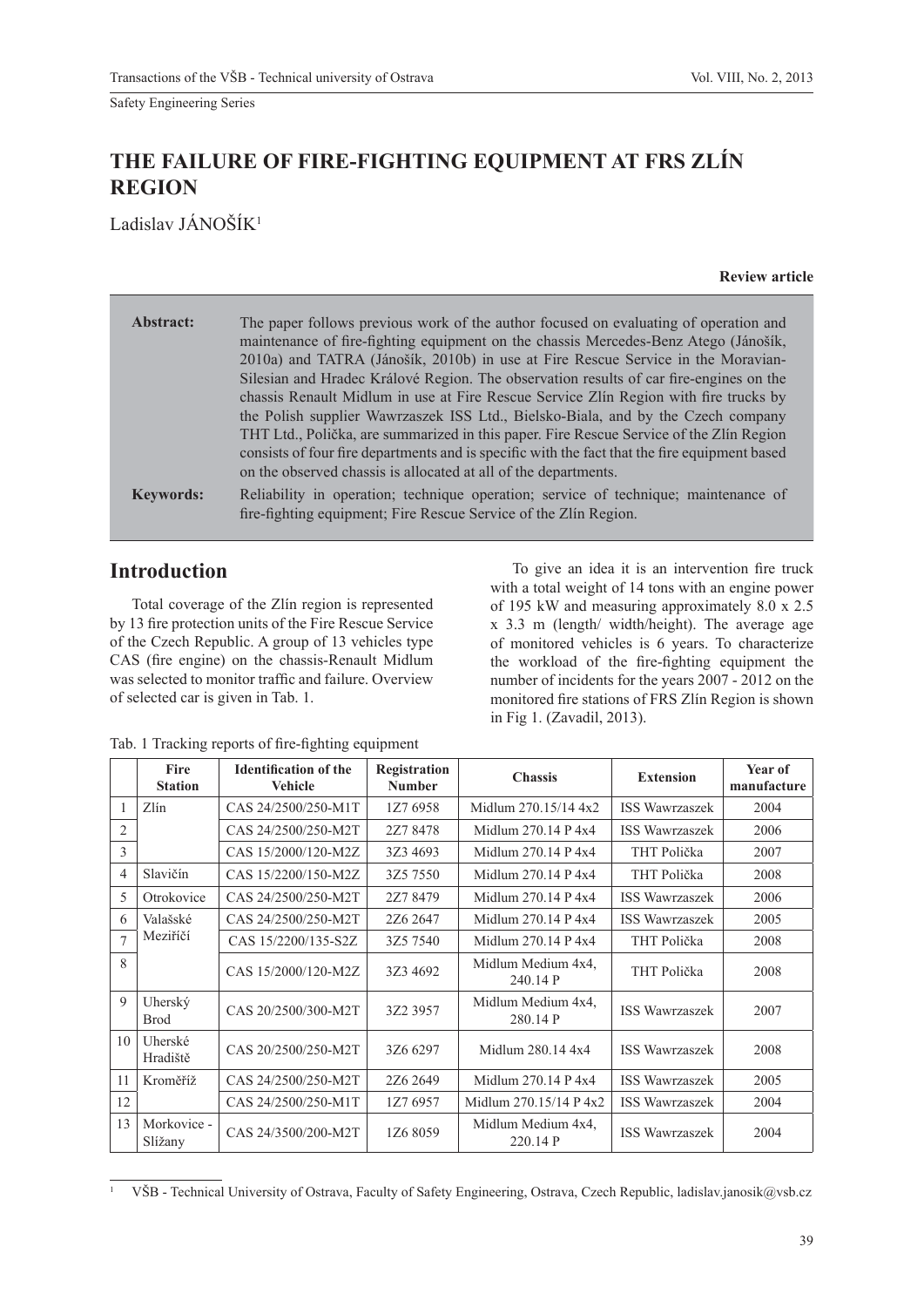### **Materials and methods**

The Order of mechanical services (Note, 2006) regulates the operation records of the fire-fighting equipment. Each responsible worker of the machine service at the station has a duty to monitor traffic data and vehicle maintenance at each individual station.



Fig. 1 Fire brigade intervention of the Zlín Region

Work records of the fire-fighting equipment are kept in the journey report and include the date, purpose of journey, current mileage and final mileage, number of working hours (engine hours), refueling and filling fluids, service activities, operation or repair costs and the time during which is the vehicle out of service.

Operational diaries of vehicles kept in a paper form were previously used for this purpose. From 2010, IKIS electronic information system serves this purpose, which forms a central database of vehicles of FRS of the Czech Republic. The necessary data were obtained from this system for the analysis of vehicles operation from their operation start until 30. 9. 2012. Incomplete information about operation was found during processing especially before 2010, where for example data were missing for the whole month. This was primarily affected by the activities of engineers and omitting data on transcription from paper to electronic form during the year 2009. For example in Tab. 2 are given processed and sorted data on the operation and maintenance of two vehicles at the busiest station in Zlín.



Fig. 2 The total kilometric run over

| classification<br>Fire station,<br>techniques | Registration<br>Number | Putting into<br>operation | Year   | Number of<br>rides | Number of<br>repair fire<br>chassis | body trucks<br>Number of<br>repair fire | operational<br>Number of<br>inspection | Driven [km] | Working<br>hours | Quantity of<br>fuel [litr] | Cost [Kč]        |         |
|-----------------------------------------------|------------------------|---------------------------|--------|--------------------|-------------------------------------|-----------------------------------------|----------------------------------------|-------------|------------------|----------------------------|------------------|---------|
|                                               |                        |                           | 2005   | $\boldsymbol{0}$   | 1                                   | 1                                       | $\boldsymbol{0}$                       | 5 1 2 3     | 102              | $\boldsymbol{0}$           | $\boldsymbol{0}$ |         |
|                                               |                        |                           | 2006   | $\boldsymbol{0}$   | $\sqrt{2}$                          | $\boldsymbol{0}$                        | $\mathfrak{2}$                         | 4 5 9 6     | 92               | $\overline{0}$             | $\boldsymbol{0}$ |         |
|                                               |                        | 22.12.2004                | 2007   | $\boldsymbol{0}$   | $\sqrt{2}$                          | $\boldsymbol{0}$                        | $\overline{2}$                         | 5 7 6 1     | 115              | $\mathbf{0}$               | 1 450            |         |
|                                               |                        |                           | 2008   | $\boldsymbol{0}$   | $\overline{2}$                      | $\boldsymbol{0}$                        | $\mathfrak{2}$                         | 4 3 4 0     | 87               | $\overline{0}$             | 270              |         |
| Zlín, 2. car                                  | 1Z7 6958               |                           | 2009   | $\boldsymbol{0}$   | $\mathbf{1}$                        | $\boldsymbol{0}$                        | $\overline{2}$                         | 3 900       | 78               | $\boldsymbol{0}$           | $\boldsymbol{0}$ |         |
|                                               |                        |                           | 2010   | 269                | 15                                  | 6                                       | 3                                      | 4618        | 83               | 1684                       | 75 412           |         |
|                                               |                        |                           | 2011   | 279                | 9                                   | 14                                      | 5                                      | 3 9 7 2     | 92               | 1580                       | 74 830           |         |
|                                               |                        |                           | 2012   | 217                | 9                                   | 8                                       | $\overline{4}$                         | 3 2 3 1     | 54               | 1 1 4 5                    | 73 522           |         |
|                                               |                        |                           | celkem | 765                | 41                                  | 29                                      | 20                                     | 35 541      | 703              | 4 4 0 8                    | 225 484          |         |
|                                               | 2Z78478                | 20.9.2006                 | 2006   | $\boldsymbol{0}$   | $\boldsymbol{0}$                    | $\boldsymbol{0}$                        | $\boldsymbol{0}$                       | 2032        | $\boldsymbol{0}$ | $\boldsymbol{0}$           | $\boldsymbol{0}$ |         |
|                                               |                        |                           | 2007   | $\boldsymbol{0}$   | $\boldsymbol{0}$                    | $\boldsymbol{0}$                        | $\mathfrak{2}$                         | 5 100       | $\boldsymbol{0}$ | $\boldsymbol{0}$           | $\boldsymbol{0}$ |         |
|                                               |                        |                           | 2008   | $\boldsymbol{0}$   | $\boldsymbol{0}$                    | $\boldsymbol{0}$                        | 3                                      | 3 2 1 7     | $\boldsymbol{0}$ | $\overline{0}$             | $\boldsymbol{0}$ |         |
|                                               |                        |                           | 2009   | $\theta$           | $\mathfrak{2}$                      | $\mathfrak{2}$                          | $\overline{2}$                         | 3 4 0 6     | $\boldsymbol{0}$ | $\overline{0}$             | $\boldsymbol{0}$ |         |
| Zlín, 3. car                                  |                        |                           | 2010   | 298                | 12                                  | $\overline{4}$                          | $\overline{4}$                         | 4 4 1 3     | 96               | 1968                       | 85 128           |         |
|                                               |                        |                           | 2011   | 192                | $\overline{9}$                      | 8                                       | 4                                      | 3 3 5 4     | 66               | 1 4 6 6                    | 179 744          |         |
|                                               |                        |                           | 2012   | 220                | 6                                   | 8                                       | 3                                      | 4 1 4 4     | 54               | 1556                       | 92 078           |         |
|                                               |                        |                           |        |                    | celkem                              | 710                                     | 29                                     | 22          | 18               | 25 666                     | 215              | 4 9 9 0 |

Tab. 2 Overview of operation of selected cars at the Fire station Zlín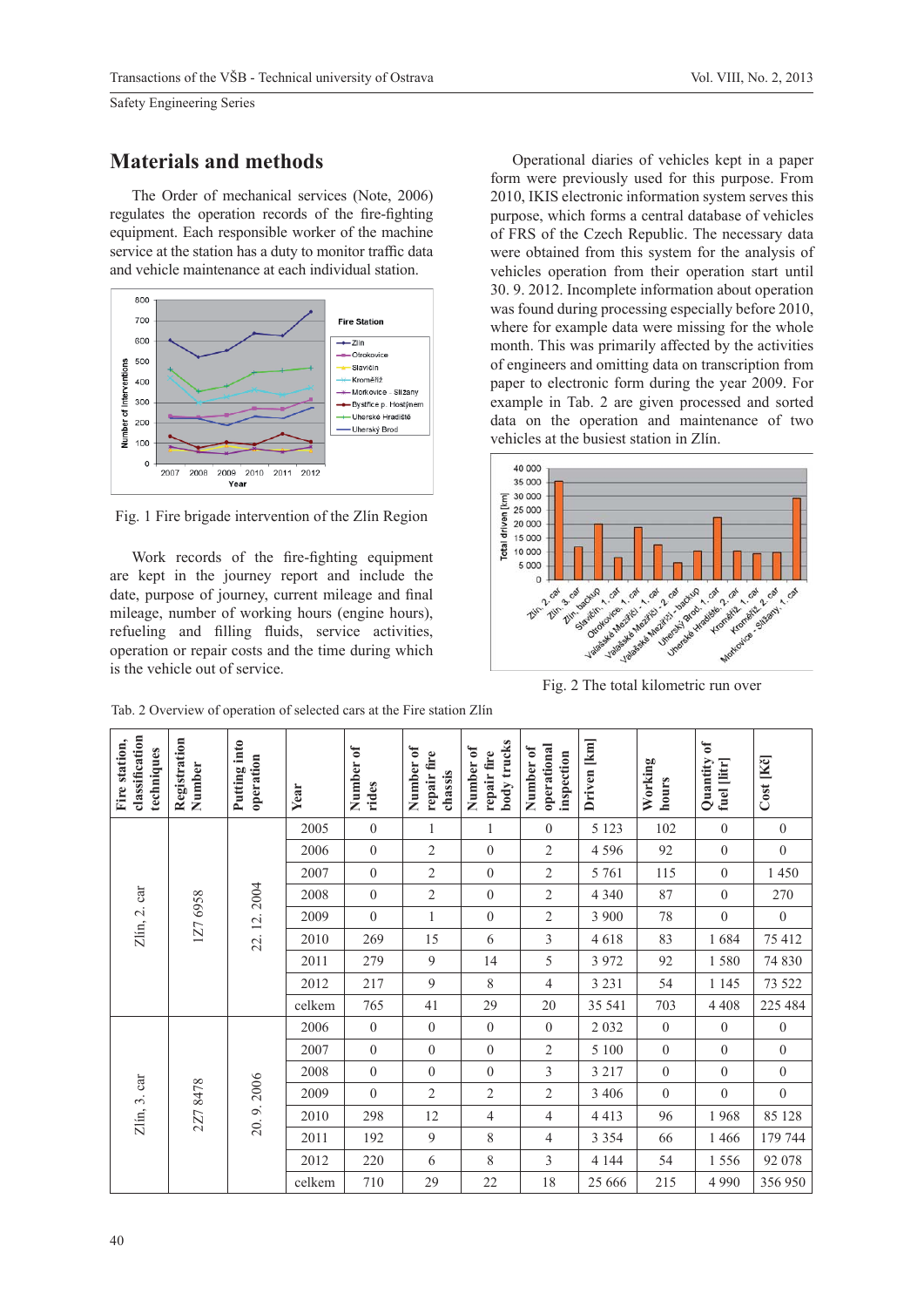Fig. 2 summarizes the characteristics of vehicles operation in terms of mileage km. In the total vehicles mileage were considered all types of rides i.e. intervention, economic and training. The average annual mileage of 2700 km was calculated from the obtained values.



Fig. 3 The total number of repairs

Fig. 3 summarizes the results of the analysis of failures with respect to the reporting period. There are separate data by the end of 2009, when records were kept in a paper form and from 1st January 2010 which has already been recorded in the electronic system.



Fig. 4 The total cost of repairs

Fig. 4 in addition in the same way summarizes the total costs of vehicles repair. The increase in the number of recorded failures and thus the repair costs from 1. 1. 2010 does not mean in any case that vehicles had more failures due to the change of evidence records of their operations. This hypothesis will be supported by the conclusion.

#### **Results**

To calculate the operating characteristics a method called test plan was selected (Famfulík, 2010). The method of test plan can determine the mean time to failure by a small group of products. If we wanted to verify the entire series and we waited for a fault at all pieces, then we came to the conclusion that we made the destruction of all pieces or waited for an unreasonable time to failure. For these reasons this test is performed only on a limited number of products in advance and if necessary limited to the period of its duration or the number of failures.

To evaluate the failure rate a test plan was selected limited by the time to failure called *t - plan*. The limit of this test is its duration and a random variable is the number of recorded failures. Prerequisite for the test is that the products will be repaired after the failure. The time variable representing the course of the exam is the accumulated working time  $T_{AKU}$ , which is the total time during which all the products were in operation while testing. The accumulated working time for the selected *t - plan* is calculated according to the equation:

$$
T_{AKU} = \sum (\tau_0 - \theta_i) + (n - r) \cdot \tau_0 \tag{1}
$$

where

- *τ*0 test time, from beginning till occurrence  $r<sub>0</sub>$  such failure,
- *n* number of products included in the test,
- *r* number of faulty pieces,
- *θi* the time required to repair the *i* - th product.

To calculate the operating characteristics by the *t - plan* method time to failure was calculated in monitored vehicles.

Due to the availability and verifiability of the input data of the monitored vehicles their operation was rated from 1. 1. 2010 - 31. 9. 2012. With regard to the data accuracy, the mileage and odometer reading were only considered at the time of failure by calculating the time to failure.

The test time limit  $\tau_0$  was established for the limits 1000, 2000, 3000 and 4000 km, which roughly correspond to the annual vehicles mileage. These limits were subsequently converted into time by dividing the distance traveled in kilometers at an average speed of 50 km/h, which is the value with which the FRS of the Czech Republic standardly works. A calculation was subsequently performed according to equation (1) and the calculated accumulated time then back converted into kilometers.

The results of the calculations obviously proved that a fault occurs on the vehicle even before reaching the mileage. The results of calculations of times to failure, depending on the limit for the test period are shown in the graph in Fig. 5.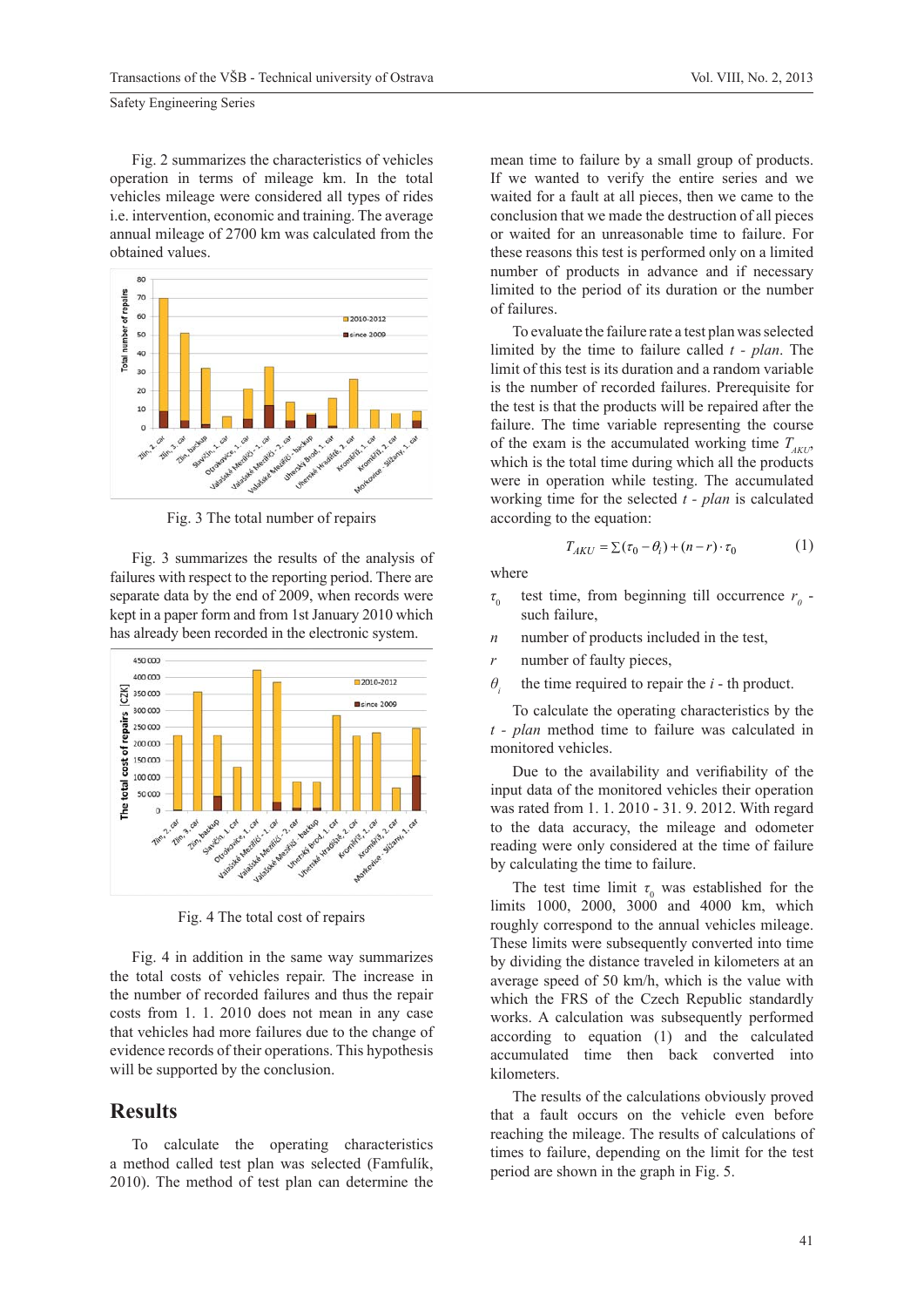

Fig. 5 Times to failure of Renault Midlum vehicles

#### **Discussion**

The difference between the marginal test time and the calculated average value, in which a fault occurs, increases with increasing test time. This is obviously due to the fact that during a longer period of time failure occurs on more vehicles. Failure rate for individual vehicles affects the period during which the vehicles are included in outgoing activities and also their workload. The fact, that tracked vehicles are not absolutely identical and in operation for variously long time (from the year of manufacture 2004 till 2008) and with different workloads,

undoubtedly distorts the results. Under the current conditions of operation record of fire-fighting equipment seems to me practically impossible to achieve the ideal condition for reliability calculation of FRC vehicles of the Czech Republic.

The first reason is the diversity of techniques resulting from its continuous development and innovation. The other significant reason is collection of input data,

especially their availability and in some cases "hand" evidence and their completeness.

#### **Conclusion**

In the next step the vehicles data on the chassis Mercedes-Benz Atego of the Moravian-Silesian Region and the vehicles on the chassis TATRA TERRN°1 of the Hradec Králové region were due to a comparison updated and processed for the years 2010 and 2012. The calculation results are shown in Fig 6.

Before the reader makes a clear conclusion it should be noted that for vehicles TATRA TERRN°1, the input data were provided by the extract of operational logs carried out by a machinery service member of Hradec Králové Region, where a program IKIS has been used only marginally, while by the vehicles on the chassis Mercedes-Benz Atego the data was exported from the electronic information program IKIS.



Fig. 6 Compared time to failure

|  | Tab. 3 Comparison of techniques and their |  |  |
|--|-------------------------------------------|--|--|
|  | operational parameters                    |  |  |

|                                |          |                | Renault<br><b>Midlum</b> | <b>Mercedes-Benz</b><br><b>Atego</b> | <b>TATRA</b><br>TERRN <sup>o</sup> 1 |
|--------------------------------|----------|----------------|--------------------------|--------------------------------------|--------------------------------------|
| Number of vehicles             |          | [piece]        | 13                       | 11                                   | 8                                    |
| Oldest vehicle                 |          | [year]         |                          | 10                                   | 18                                   |
| Youngest vehicle               |          | [year]         |                          | 5                                    | 5                                    |
| Average time in use            |          | [year]         | 7                        | 9                                    | 11                                   |
|                                | [ $km$ ] | 2010           | 3 1 3 0                  | 5479                                 | 3 5 2 2                              |
| Average kilometric<br>run over |          | 2011           | 2 9 0 7                  | 4 6 20                               | 3 4 2 1                              |
|                                |          | do 30, 9, 2012 | 2831                     | 3 9 6 8                              | 3 4 2 5                              |
|                                | [piece]  | 20 hod         | 7                        | 8                                    | 3                                    |
| The total number               |          | 40 hod         | 12                       | 12                                   | 8                                    |
| of failures                    |          | 60 hod         | 21                       | 14                                   | 12                                   |
|                                |          | 80 hod         | 37                       | 22                                   | 20                                   |

We can state with a slight exaggeration that there is rather a statement in comparing the results of accurate records for vehicles Renault and Mercedes-Benz versus "hand" evidence in the case of vehicles TATRA. To illustrate the comparison of fire trucks to tracked chassis Tab. 3 summarizes their basic operating data.

With regard to the "hand" extract of vehicles service and the calculation results which are shown in Fig. 6 you can´t help thinking that by the TATRA vehicles were not provided all information about faults and probably were "left out" those faults that were not considered important or were not recorded